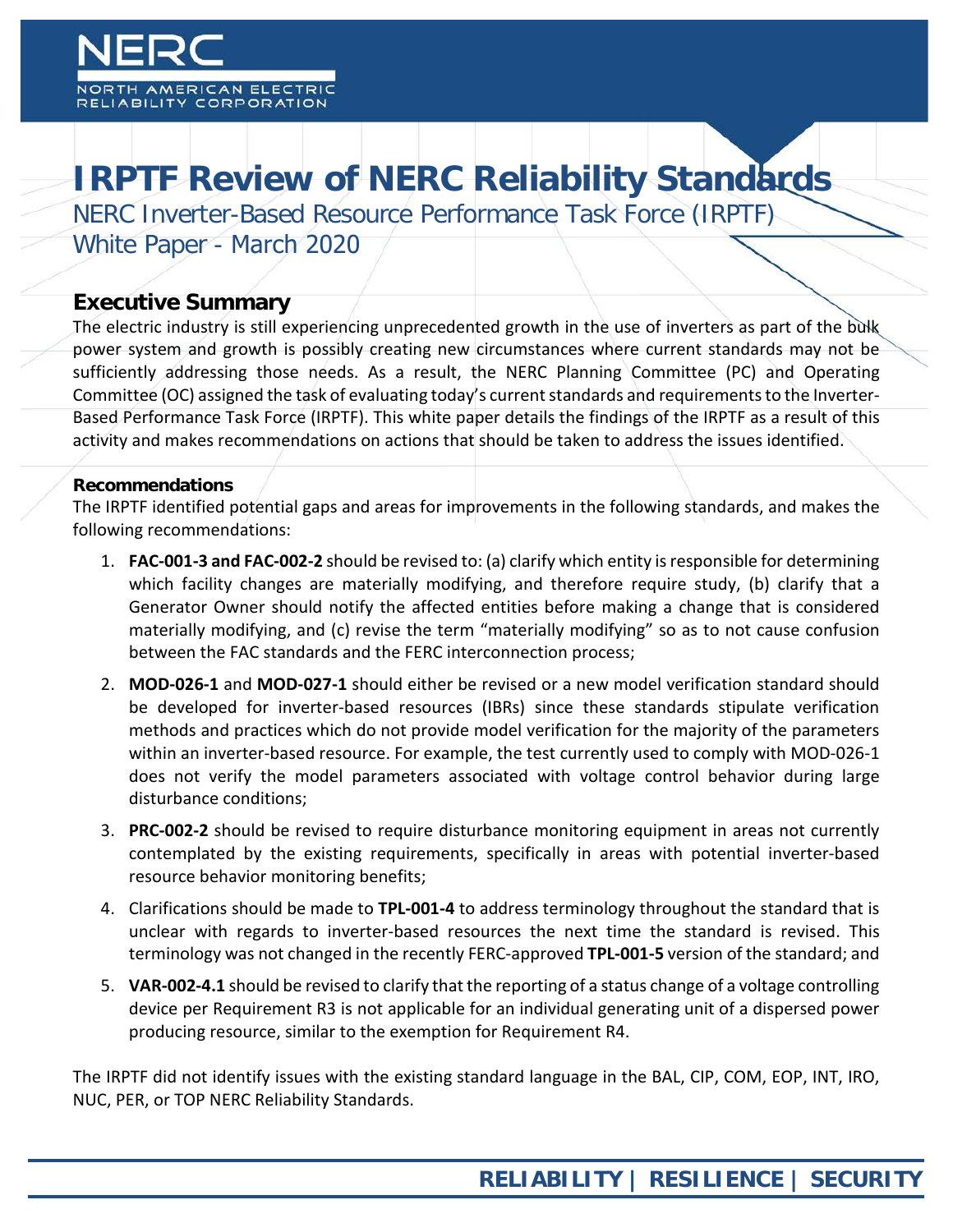The IRPTF recommends that a Standards Authorization Request (SAR)s be developed to address each of the issues identified. IRPTF recommends that this be made a priority by the NERC Standards Committee, due to the continued growth of BPS-connected inverter-based resources.

# **Background**

The IRPTF was formed in 2017 following several grid disturbances involving IBRs. In 2018, the PC and OC approved an IRPTF-developed white paper<sup>[1](#page-1-0)</sup> on identified gaps in PRC-024-2 based on IRPTF's findings following investigations of the grid disturbances. Subsequently, a SAR to modify PRC-024-2 based on the white paper was endorsed by the PC and OC and approved by the NERC Standards Committee. This led to the formation of a Standards Drafting Team (SDT) to modify PRC-024-2.

In 2019, the IRPTF undertook an effort to perform a comprehensive review of all NERC Reliability Standards to determine if there are any further potential gaps or improvements beyond what was identified for PRC-024-2, based on the work and findings of the IRPTF. To accomplish this activity, IRPTF volunteers reviewed all of the current and future enforceable reliability standards, identified potential gaps or improvements, and presented findings to the entire IRPTF. The IRPTF reviewed these findings and finalized a set of recommendations.

The IRPTF acknowledges that the findings in this whitepaper are limited by the knowledge of its members and other issues may be discovered as industry and technology continues to evolve and grow. Any such issues may be addressed through the NERC technical committee or Standards Committee processes. In particular, the IRPTF acknowledges that it did not have subject matter experts in regards to the CIP, COM, NUC, and PER standards. Nevertheless, the IRPTF performed a cursory review of these standards and did not identify any potential gaps or improvements related to IBRs.

A similar review was also conducted as part of NERC Project 2014-01 for dispersed power producing resources.<sup>[2](#page-1-1)</sup> However, industry knowledge of IBR technology and experience with NERC Reliability Standards implementation has evolved since that project was completed. For example, the Project 2014-01 efforts led to revisions of PRC-024-1, but those efforts did not capture the issues IRPTF identified in the PRC-024-2 Gaps Whitepaper.

### **FAC Standards Issues**

The IRPTF identified issues with FAC-001-3 and FAC-002-2 that should be addressed. The IRPTF did not identify any issues with any other FAC standards.

#### **FAC-001-3 and FAC-002-2**

<span id="page-1-0"></span>1 PRC-024-2 Gaps White Paper,

<span id="page-1-1"></span><sup>2</sup> Project 2014-01 Whitepaper,

[https://www.nerc.com/pa/Stand/Project%20201804%20Modifications%20to%20PRC0242/NERC%20IRPTF%20PRC-024-](https://www.nerc.com/pa/Stand/Project%20201804%20Modifications%20to%20PRC0242/NERC%20IRPTF%20PRC-024-2%20Gaps%20Whitepaper.pdf) [2%20Gaps%20Whitepaper.pdf](https://www.nerc.com/pa/Stand/Project%20201804%20Modifications%20to%20PRC0242/NERC%20IRPTF%20PRC-024-2%20Gaps%20Whitepaper.pdf)

[https://www.nerc.com/pa/Stand/Prjct201401StdrdsAppDispGenRes/DGR\\_White\\_Paper\\_v17\\_clean\\_01\\_13\\_2016\\_Final\\_rev1.pdf](https://www.nerc.com/pa/Stand/Prjct201401StdrdsAppDispGenRes/DGR_White_Paper_v17_clean_01_13_2016_Final_rev1.pdf)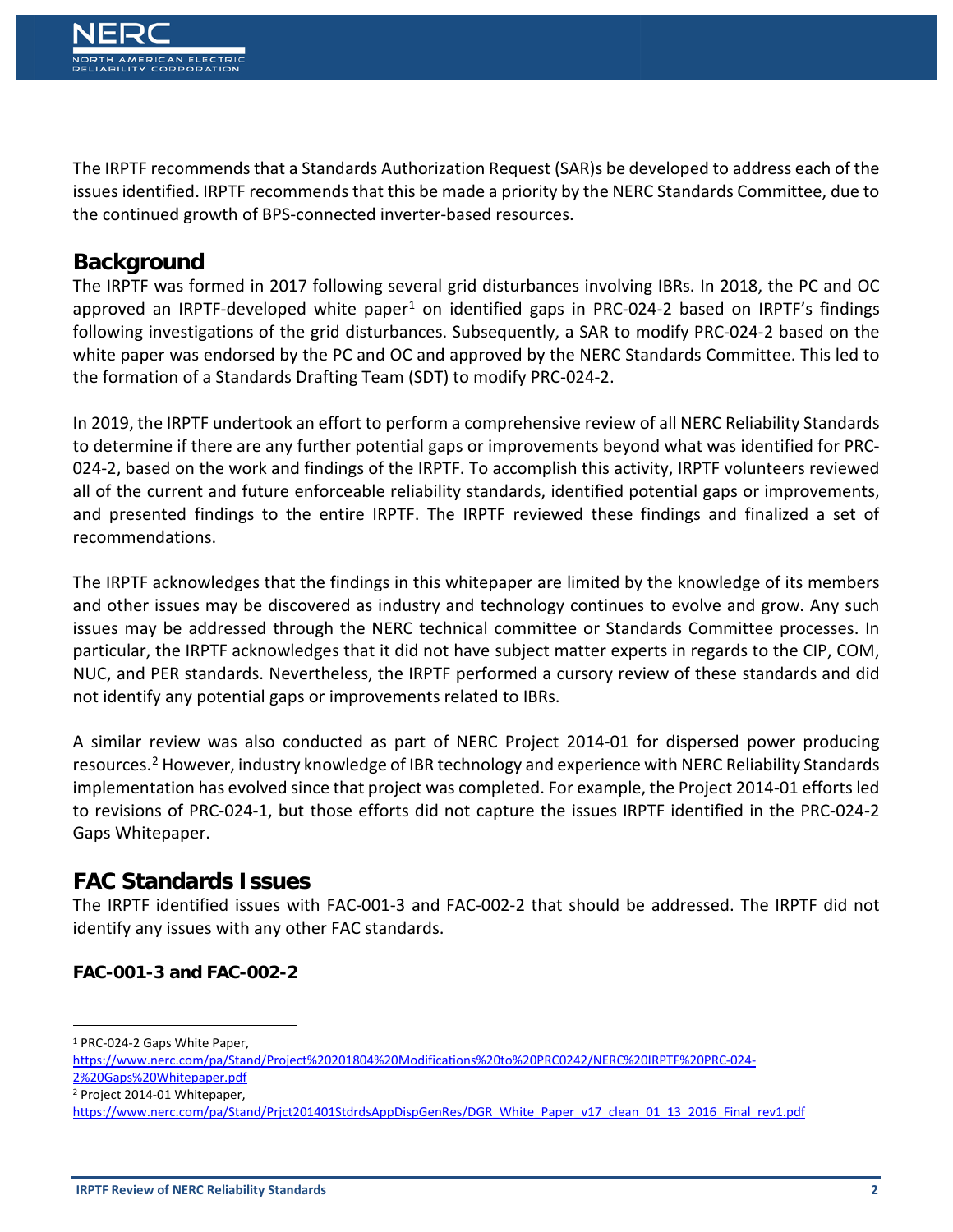The purpose of FAC-001-3 is to ensure that Facility interconnection requirements exist for Transmission Owners and Generator Owners (GO)s when connecting new or materially modified facilities. The purpose of FAC-002-2 is to ensure studies are performed to analyze the impact of interconnecting new or materially modified facilities on the Bulk Electric System (BES). An ambiguity exists in these standards for both synchronous resources and IBRs, but it may be amplified for IBRs that are comprised of many smaller individual units connected through a network of collection feeder circuits.

Both standards imply that the term "materially modified" should be used to distinguish between facility changes that are required to be studied and those that need not be studied. However, there is not a requirement for any entity to determine what changes are to be considered materially modifying and GOs are not required to notify potentially affected entities of the changes. This has led to confusion and potential reliability issues within industry. For example, a Transmission Planner (TP) may consider an IBR control system software change to be materially modifying, but if the GO does not consider such a change to be materially modifying they will not notify the TP of the change.

Additionally, the frequency of change of components could be higher for IBRs and the magnitude of such changes could vary. For example, due to a rapid change in wind turbine generator (WTG) technology, it is a common practice to re-power an existing wind power plant with bigger blades while keeping the same electrical generator and converter systems (for both Type 3 and Type 4 WTGs). This may be considered a material modification since a new set of bigger blades (e.g., 93 m to 208 m) can produce more power at a lower wind speed. However, the nameplate rating of the plant will remain unchanged. From an interconnection requirements' perspective, it is the electrical generator and converter system that impacts the majority of the steady-state, short-circuit, and dynamic characteristics and therefore will be mostly unchanged. Therefore, the question remains if these sort of repowering projects should be studied under FAC-002-2 R1 and which entity should make that determination. Therefore, the IRPTF recommends these standards be modified to specify which entity is responsible for determining what facility changes should be considered materially modifying and requiring that Generator Owners notify the appropriate affected entities before they make such a change.

The IRPTF further notes that if the plant owner makes a change in electrical generator, power electronic converter, or any control systems (including change of OEMs for partial individual units), it should be considered as "materially modifying". On the other hand, due to the advanced nature of control systems in the power electronic converters, it is not uncommon to have firmware updates (similar to the updates on a personal computer) occasionally that may have no impact on the functionalities of the WTGs or plantlevel controls in any way. Therefore, such firmware updates that do not affect the electrical performance of the plant should not be considered as "materially modifying".

Additionally, in FERC-jurisdictional areas, the term "Materially Modification" refers to a new generation project's impact on other generators in the interconnection queue. This has led to widespread confusion across the industry regarding the correct application of these terms related to the FERC Open Access Transmission Tariff (OATT) implementation and the NERC Reliability Standards requirements. The application of these terms is different between the FERC process and the NERC Reliability Standards (specifically FAC-001-3 and FAC-002-2). For example, if a GO changes out the inverters on an existing solar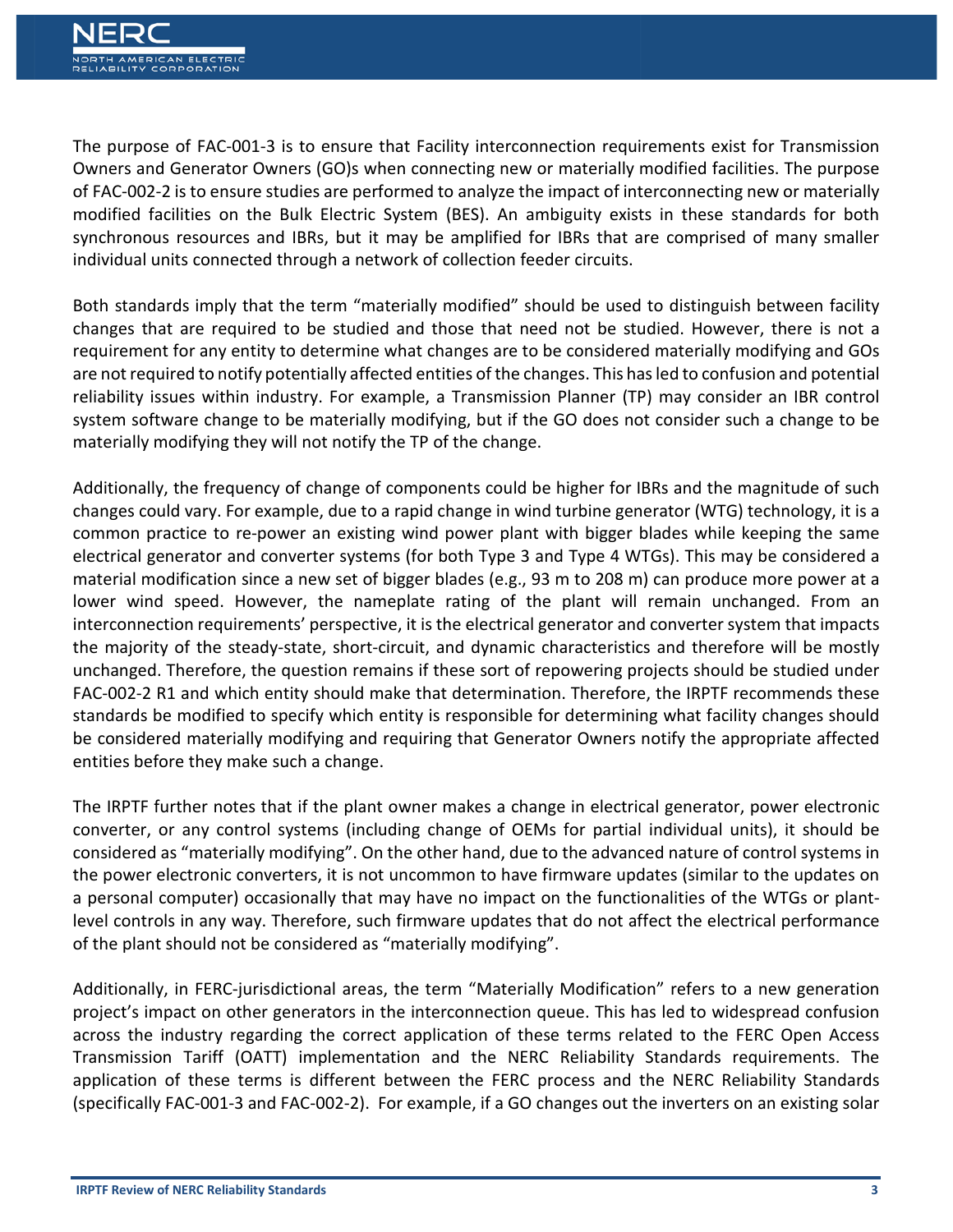PV resource, the change may have no impact on other generators in the interconnection queue, and thus would not be considered a material modification under the FERC OATT rules. But such a change could have reliability impacts on the system that should be studied in accordance with FAC-002-2. Any revision to these standards should consider changing the term to avoid this confusion. FAC-001-3 and FAC-002-2 should be modified to clarify the use of "materially modifying", particularly as it relates to compliance with the standards.

### **MOD Standards Issues**

The IRPTF identified issues with MOD-026-1 and MOD-027-1 that should be addressed. The IRPTF did not identify any issues with any other MOD standards that are not already being addressed in other forums.

#### **MOD-026-1 and MOD-027-1**

MOD-026-1 and MOD-027-1 require, among other things, GOs to provide verified dynamic models to their TP for the purposes of power system planning studies. Both standards contain language that is specific to synchronous generators and is not applicable to IBRs. For example, sub-requirement 2.1.3 in MOD-026-1 states that each verification shall include "model structure and data including, but not limited to reactance, time constants, saturation factors, total rotational inertia" The standards should be revised to clarify the applicable requirements for synchronous generators and IBRs. For example, total rotational inertia should not be required for IBRs, while voltage ride-through control settings should only be required of IBRs and not synchronous generators.

To some degree, all dynamic model parameters affect the response of a represented resource in dynamic simulations performed by power engineers. Accurate model response is required for the engineers to adequately study system conditions. Hence, it is crucial that all parameters in a model be verified in some way. However, a significant number of parameters in the models are not verified in the typical verification tests used to comply with MOD-026-1 and MOD-027-1. For example, the test currently used to comply with MOD-026-1 does not verify the model parameters associated with voltage control behavior during large disturbance conditions.

This issue is one of the predominant reasons why ride-through operation modes such as momentary cessation were able to persist and promulgate in IBRs without the knowledge of planners and system operators until the Blue Cut Fire and Canyon 2 Fire events exposed them. The dynamic models did not accurately represent this large disturbance behavior due to the model deficiency and because certain key parameters that govern large disturbance response were incorrectly parameterized. However, many of the same plants that entered momentary cessation mode during these events were able to provide verification reports that demonstrated that the small disturbance behavior driven mainly by plant-level control settings reasonably matched modeled performance in compliance with these standards.

This reliability gap exists for both synchronous generators and IBRs. However, it is potentially more severe for IBRs since their behavior is based more on programmable control functions than for synchronous generators which have behavior that is based more on the physical characteristics of the machine. Both MOD-026-1 and MOD-027-1 should be reviewed and potentially revised to provide sufficient clarification for verification of generating resource model parameters, or a new standard should be developed to meet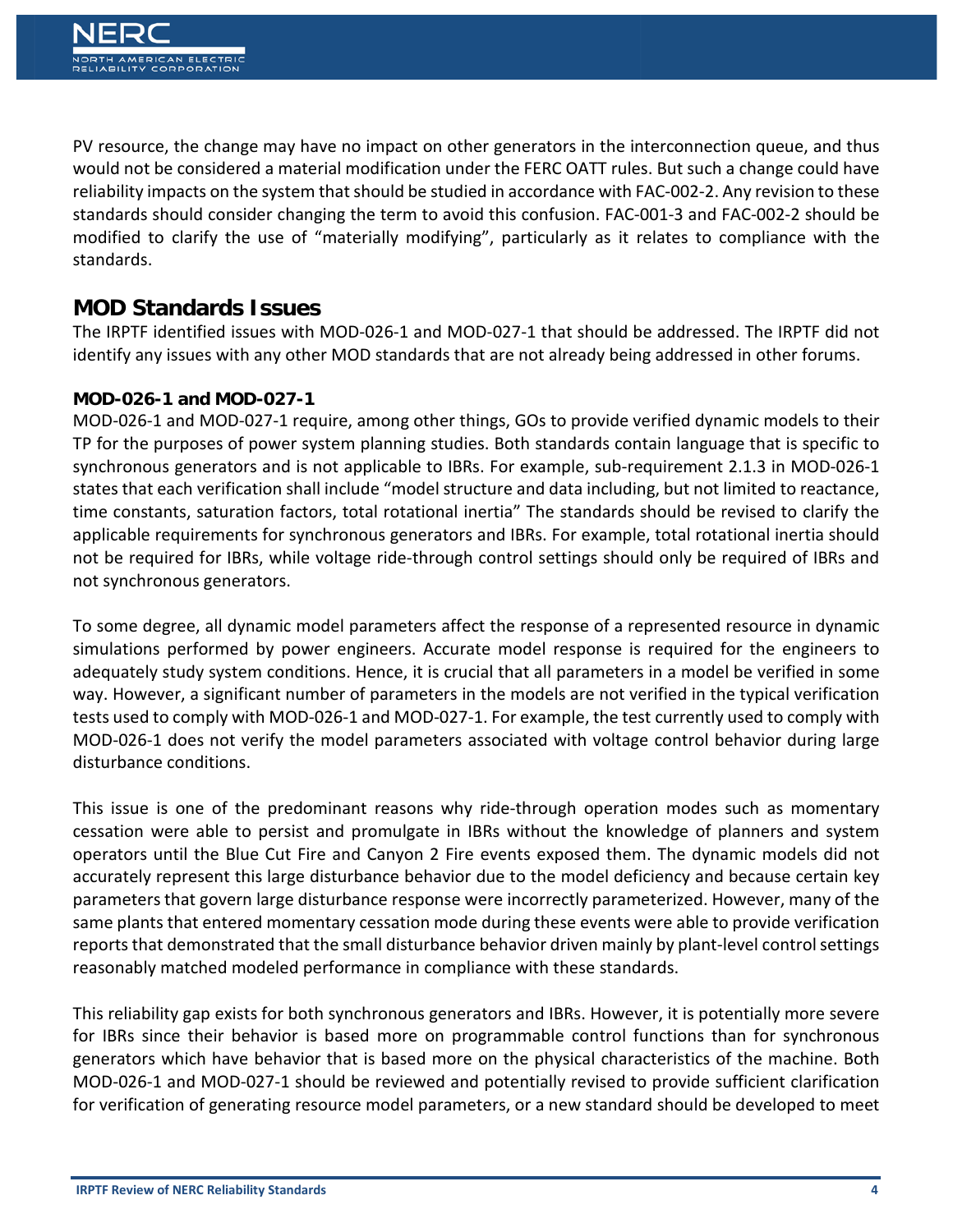the reliability objective. Additionally, the IRPTF notes that it is not feasible to stage large disturbances for verification purposes, so other methods for verification of model performance under large disturbance conditions may need to be developed.

## **PRC Standards Issues**

The IRPTF identified issues with PRC-002-2 that should be addressed. The IRPTF did not identify any issues with any other PRC standards that are not already being addressed in other forums.

#### **PRC-002-2**

The purpose of the NERC standard PRC-002-2 is to have adequate data available to facilitate analysis of BES disturbances. Requirements R1 and R5 provide guidance on selecting BES elements where data monitoring is required, which is summarized briefly below.

- 1. Per Requirement R1 (which uses criteria outlined in Attachment 1), Sequence of Event Recording (SER) and Fault Recording (FR) devices are required at BES buses with high short circuit MVA values. The methodology identifies the top 20 percent of BES buses with highest short circuit MVA values and requires a subset of these buses to be monitored for SER and FR data.
- 2. Requirement R5, identifies BES locations based on a size criteria for generating resources and other critical elements such as HVDC, IROLs and elements of UVLS program, for which Dynamic Disturbance Recording (DDR) data is required. In regard to generation resources, it includes requirements for monitoring at sites with either gross individual nameplate rating of greater than or equal to 500 MVA or gross individual nameplate rating greater than or equal to 300 MVA where gross plant/facility aggregate nameplate rating is greater than or equal to 1000 MVA.

Requirements R1 and R5 are written with a focus on synchronous machine dominated systems. The BES elements with short circuit MVA in the top 20% are typically elements at baseload generating plants with multiple generating units or BES elements within a heavily meshed transmission network usually close to large load centers. IBRs do not contribute much fault current and are usually interconnected in remote parts of the system. As such, the short circuit MVA for the point of interconnection (POI) bus and nearby BES buses is not expected to be in the top 20%. Hence, BES buses near these resources are more likely to be omitted from requiring SER and FR data monitoring. In addition, most IBRs do not meet the nameplate rating criteria outlined in Requirement R5. With increasing penetration of IBRs, it is important that some of these resources and nearby BES elements are monitored with DDR and SER/FR devices, respectively.

Recent disturbance analyses of events involving IBRs including the Blue Cut Fire and Canyon 2 Fire have demonstrated the lack of disturbance monitoring data available from these facilities and nearby BES buses to adequately determine the causes and effects of their behavior. None of the IBRs involved in these two events met the size criteria stated in PRC-002-2 to be required to have disturbance monitoring. Additionally, none of the buses near the IBRs met the criteria in Requirement R1 for being required to have SER and FR devices since the IBRs inherently produce very little fault current. This led to difficulty in adequately assessing the events.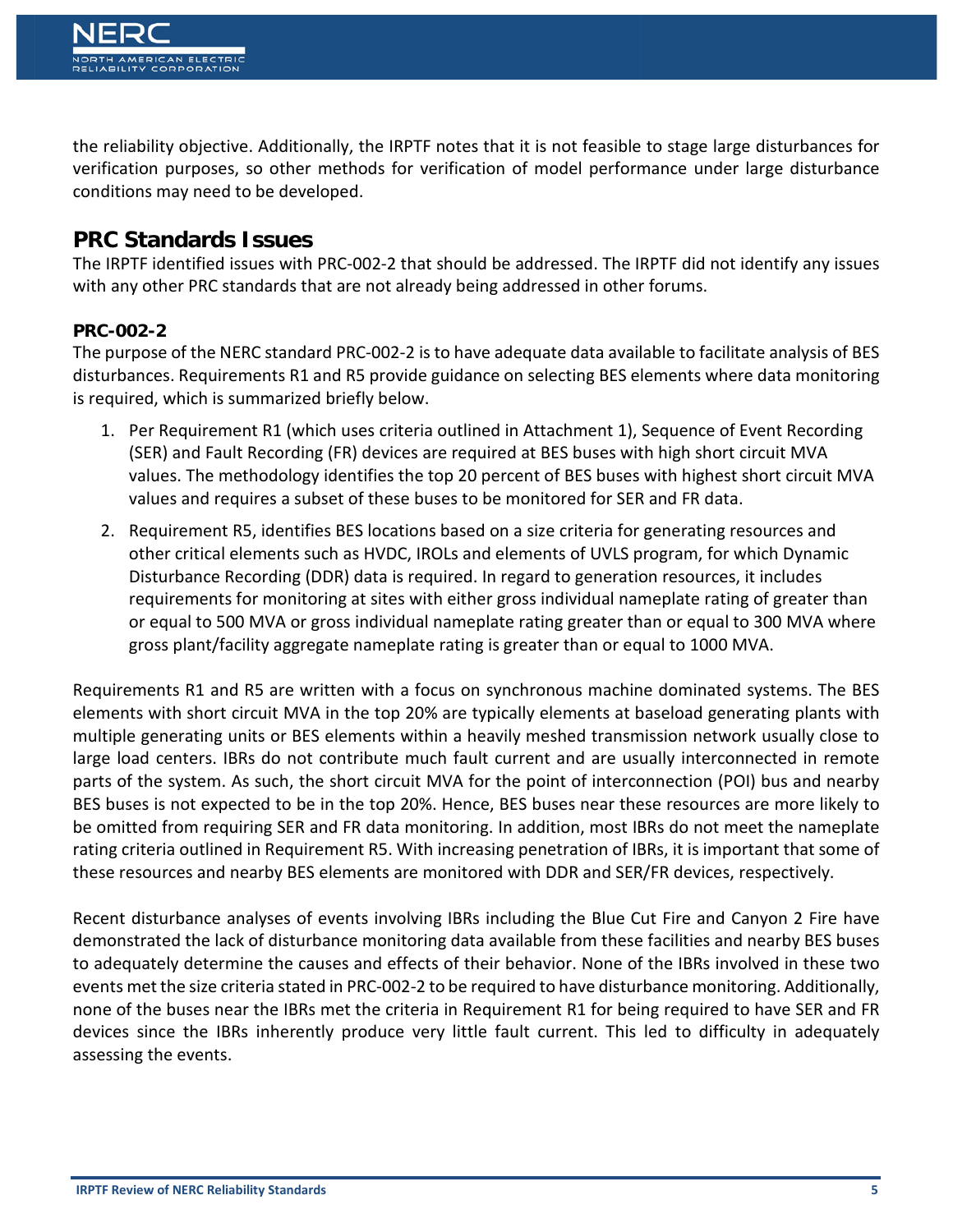With the changing resource mix and increasing penetration of IBRs, PRC-002-2 does not serve its intended purpose adequately. To the extent that the standard is already requiring monitoring devices, the location requirements need to be revised. These revisions are necessary so that required data is available for the purposes of post-mortem event analysis and identifying root causes of large system disturbances.

# **TPL Standards Issues**

The IRPTF did not identify any requirements that may need to be changed in TPL-007-3, Transmission System Performance for Geomagnetic Disturbance Events, or the upcoming revisions to the standard. The IRPTF did identify several clarifications that may be helpful in the requirements of TPL-001-4, Transmission System Planning Performance Requirements. However, these clarifications are minor in nature and do not warrant changing the standard at this time. These clarifications should be considered by a subsequent SDT if the standard is revised in the future.

#### **TPL-001-4**

TPL-001-4 requires Planning Coordinators (PCs) and TPs to assess the reliability of their portion of the BES for various conditions across several specified future years and to plan Corrective Action Plans to address identified performance deficiencies. The requirements and sub-requirements include, among other things, certain simulation assumptions to be used by the planner and performance requirements.

Sub-requirements 3.3 and 4.3 describe simulation assumptions that the planner should use when performing contingency analysis for the steady-state and stability portion of the assessment, respectively. Sub-requirements 3.3.1.1 and 4.3.1.2 each require the planner to include the impact of the "tripping of generators where simulations show generator bus voltages or high side of the [GSU] voltages are less than known or assumed generator" low voltage ride-through capability.

The term GSU transformer can be confusing to GOs of IBR facilities because they will often refer to the transformer that steps the voltage up from the individual inverter (e.g., 600 V) to the collector system voltage (e.g., 34.5 kV). In this case, there is usually another transformer (i.e., the MPT) to step the voltage up from the collector system voltage to transmission system voltage. It was likely the intent of the TPL-001- 2 SDT to be referring to transmission system voltages when drafting the language that refers to known or assumed generator low voltage ride-through capability at the high-side of the GSU. Therefore, the language in these sub-requirements should be modified to provide clarity for inverter-based resources.

Sub-requirements 4.1.1 and 4.1.2 provide stability performance criteria when a generator "pulls out of synchronism" in system simulations. Although an inverter-based resource does synchronize with the grid, the phrase "pulls out of synchronism" is typically applicable only to synchronous generators, referring to when a synchronous machine has an angular separation from the rest of the grid. Therefore, these subrequirements could be clarified by clearly stating that this performance criteria is for synchronous generators.

Sub-requirement 4.3.2 specifies that stability studies must "simulate the expected automatic operation of existing and planned devices designed to provide dynamic control of electrical system quantities when such devices impact the study area." It then contains a list of example devices that have dynamic behavior. Not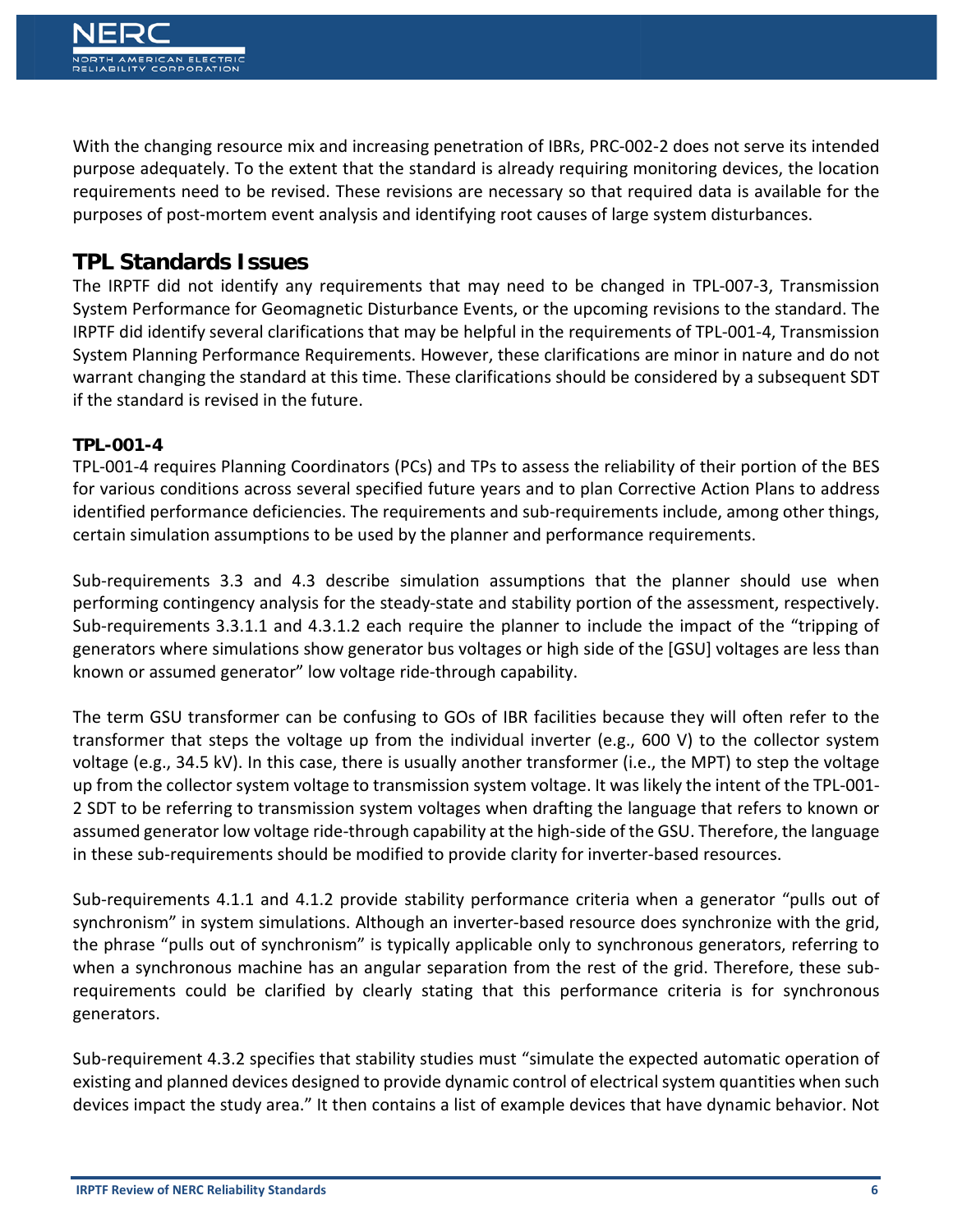included in this list are power plant controllers and inverter controls, which often dominate the dynamic response of IBRs. While the sub-requirement does not preclude the simulation of plant-level controllers and inverter controls, it would add clarity if they were added to the list.

The suggested clarifications for sub-requirements 3.3, 4.3, 4.1.1, 4.1.2, and 4.3.2 should be considered by a future SDT when editing the standard. However, the IRPTF does not believe the clarifications by themselves warrant changing the standard at this time. It should be noted that the identified issues with TPL-001-4 also apply to the draft TPL-001-5 standard that is awaiting FERC approval as of the publication of this whitepaper.

# **VAR Standards Issues**

The IRPTF identified issues with VAR-002-4.1 that should be addressed. The IRPTF did not identify any issues with any other VAR standards.

#### **VAR-002-4.1**

The purpose of VAR-002-4.1 is "to ensure generators provide reactive support and voltage control, within generating Facility capabilities, in order to protect equipment and maintain reliable operation of the Interconnection." Requirement R3 requires each Generator Operator (GOP) to notify its Transmission Operator (TOP) of a status change on "the AVR, power system stabilizer, or alternative voltage controlling device within 30 minutes of the change." Requirement R4 is similar in that it requires each GOP to notify its TOP of "a change in reactive capability due to factors other than a status change described in Requirement R3."

For dispersed power producing resources, it is not clear if a GOP is required to notify the TOP for the status change of voltage control on an individual generating unit. For example, if an IBR consisting of one hundred inverters has one inverter trip out of service, is the GOP required to notify the TOP per Requirement R3? NERC Project 2014-01 revised VAR-002 Requirement R4 to clarify that it is not applicable to individual generating units of dispersed power producing resources. The IRPTF did not identify any reason why Requirement R3 should be treated differently than Requirement R4 in this respect and recommends VAR-002-4.1 be modified to make this same clarification to Requirement R3.